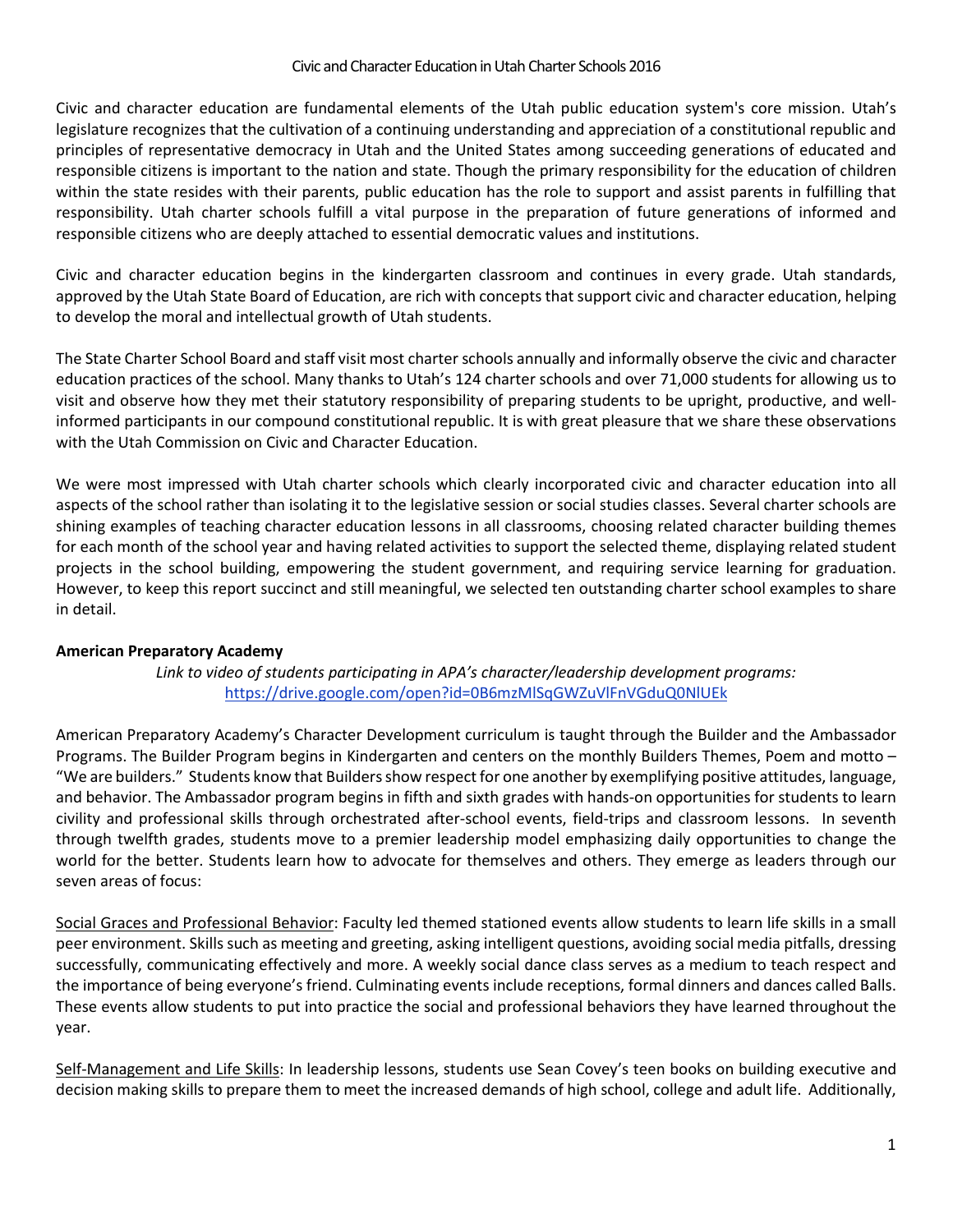the school incorporate Scholar Academy training and other student-driven research modules centered on vocational, collegiate and philanthropic opportunities to help students see their potential.

Leadership Experience: Student councils engage in a rotating 14-week training program with specific assignments in setting agendas, running meetings and following through with assignments. Council members work together as a team to recognize the needs of their peers, and then execute "Social Programs" designed to fill those needs.

Community Service and Involvement: Traditions of service begin in seventh grade with students visiting elderly care centers. Each year the opportunities continue with trail re-building, city works projects, Head Start mentoring, cemetery clearing, special needs dances, and the Down Syndrome Buddy Walk. The culminating highlight in twelfth grade is participating in the United Way Day.

Civic Awareness: In January, a full-day Legislative Training Workshop is held with mock voting, elections and House Floor discussions to prepare students to attend the Capitol. seventh and ninth grade students visit during the Session and eleventh grade students visit during the November Interim Hearings. tenth grade students focus on the issues facing city governments preparatory to visiting City Halls. Twelfth grade students tour the Matheson Courthouse.

Arts and Cultural Appreciation: Every fifth grader participates in choir. Every sixth grader plays an instrument in Band or Orchestra opening opportunities for self-discovery. Advanced performing groups enforce the importance of developing talents, leading peers, and speaking publicly in their areas of interest.

## **City Academy**

City Academy is one of the original 2002 National First Amendment School (FAS) project schools. Continuing with their FAS project work, they view their school as a civic gathering place bringing together a wide variety of seventh through twelfth grade students specifically to learn with and from each other.

This year, as a general election year with particularly controversial issues being very public, City Academy was provided with an excellent opportunity for authentic meaningful civic education. As some of their students prepared to vote, many more looked forward to when they would have the opportunity to exercise that right. Their students joined in study and debate on the issues of the election and the issues that animate them as they approach voting age. They then hosted an event on the eve of election, November 7. It was an inspirational opportunity for community members of all ages to come together in civic conversation. City Academy students shared their thoughts, and invited those of others, on the issues of the day. Students led the school in practicing a civic and character virtue cherished at City Academy: the ability to disagree without being disagreeable. The students shared their perspectives, and engaged with adult and student audience members of varying political persuasions on issues such as immigration, race, healthcare, and, of course, education. For their school, this civic engagement event and the preparation for it was a unique opportunity to share with and to invest in the education of the voters of this and our future elections.

Ongoing preparation for this election eve event in history and civics classes, and in grade level advisory group meetings during the fall was one example of our school-wide emphasis on both building knowledgeable and engaged future adult citizens, as well as helping the students develop strengths of character as critical and ethical thinkers, self-disciplined capable public speakers, and respectful contributing community members.

At school students learn history and science concepts that provide evidence for their own ideas. In classrooms they learn to listen carefully to other's ideas as they discuss issues and develop knowledge. They have opportunities to collaborate and create, and learn the synergy of solving problems together. They learn to respectfully disagree with each other, and to be good citizens of their classroom and school community. The school's goal is to help Utah's young people become lifelong learners and to nurture them as they develop into able and responsible participants and leaders in our communities.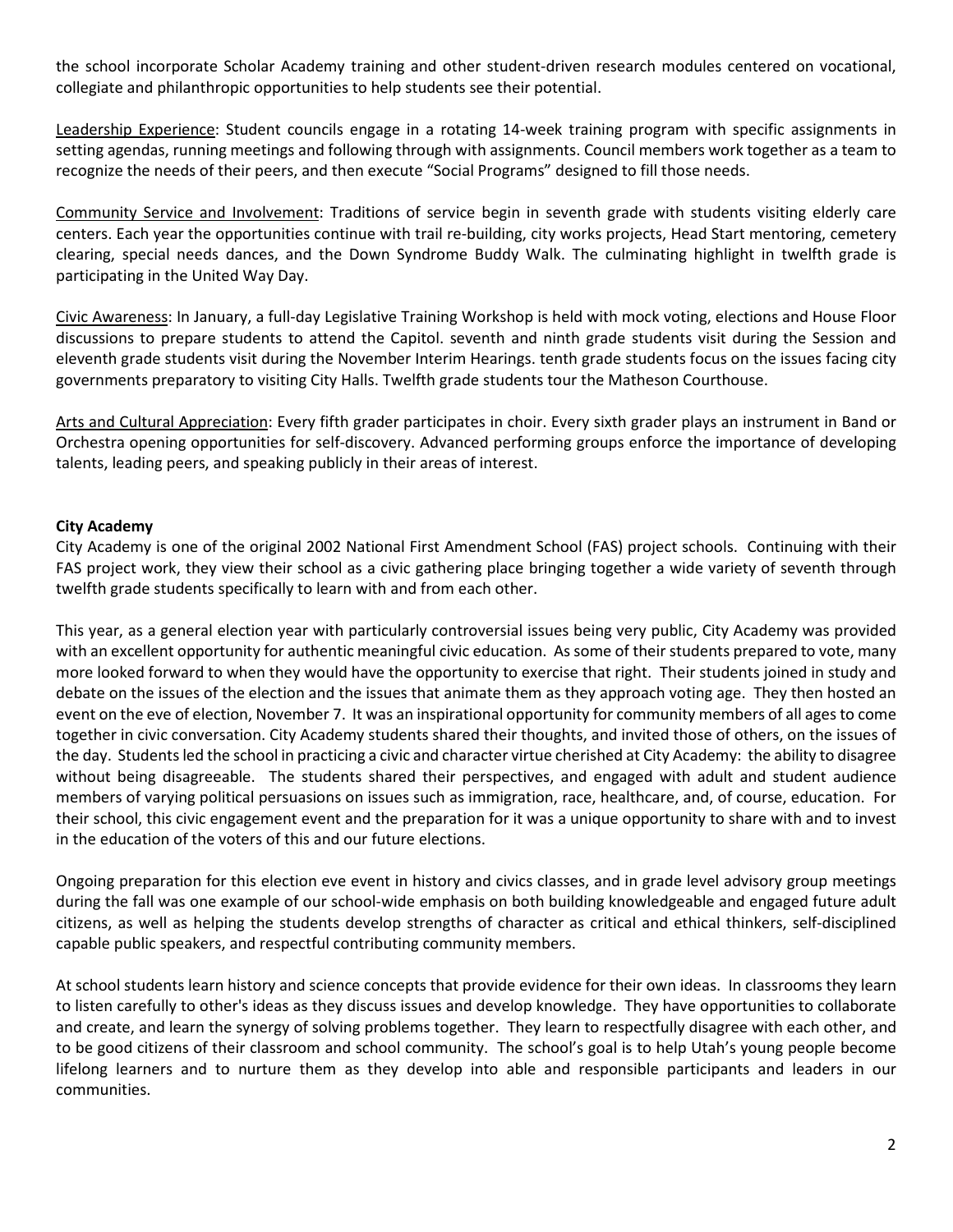Civic and character education are carefully woven into the fabric of all the learning and interactions at City Academy. They believe that becoming civically aware and developing personal character must be seen as an approach to everything they do. Their board has adopted, and all teachers are guided by a school-wide principles of college, career, and civic readiness (CCCR) and personal excellence. Teachers establish the grounding principles of respect, responsibility, and purposeful learning in each classroom. City Academy's motto: We are hardworking, positive, respectful, and focused on learning.

### **Early Light Academy at Daybreak**

At Early Light Academy character education is a critical component of their school culture. Desired Results of Student Learning, such as "ELA students will be responsible leaders," also define the culture. Becoming a leader at Early Light Academy is supported with school programs and supports in place that address academic, social, and emotional skills. Over the last seven years, they have implemented two school wide programs that have directly benefited the school culture.

The Leader in Me: This program teaches Stephen Covey's 7 Habits of Highly Effective People to a younger audience in a school setting. Its language and principles have become woven into the school's day-to-day business of teaching and learning. The Academy's annual leadership week each fall supports ongoing implementation and the belief that every student can be a leader. An eighth habit added recently, "Find Your Voice," encourages students to take a stand on issues or ideas that are important to them.

The Second Step: This program is used to directly teach emotion management, assertive communication, empathy, compassion, and problem-solving skills. Lessons from the Second Step curriculum are taught weekly in kindergarten through ninth grade and reinforced by teachers when difficulties with these topics arise. Students learn the definition of bullying, different types of bullying, and the role that they have in preventing bullying and stopping it if they witness or experience it. The skills taught in Second Step promote Early Light Academy's culture of kindness toward all students, empathy, and awareness of one's own emotional regulation

PRIDE: All junior high students participate in a homeroom/leadership PRIDE class four days per week that is a mixture of seventh, eighth, and ninth grade students. In these classes, students develop connections with each other as well as their teachers. In addition to school announcements and team building, PRIDE provides dedicated time for teaching Second Step lessons, the 7 Habits, and promoting study skills and habits that will lead to success as they look ahead to college and future careers.

Hope Squad: This year, they also added a peer support network, a Hope Squad, for the junior high students to help develop a positive school climate and prevent bullying and suicide.

Leadership Roles: Students have many opportunities to serve in leadership roles and become leaders and take on various tasks that would typically be done by adults. This builds a culture of high trust. Students are not only leaders in their classes or their grade levels, but across the whole school. Many junior high students have a period scheduled to work as teacher assistants in elementary classrooms. Older elementary students read with younger reading buddies. Students Making a Change (SMAC), ELA's student council, helps with charitable service projects such as food drives, coat drives, fundraisers, and school spirit activities.

These opportunities not only allow students to act as leaders in the school, but allow younger students to have positive student role models. When students see these acts of leadership, they are aware there are many people who are invested in the school and its positive culture, which encourages them to be part of the positive school culture as well.

### **Freedom Preparatory Academy**

At Freedom Preparatory Academy they strive to meet the needs of the whole child. While they pride themselves on high academics, they also want their students to be responsible citizens with the utmost integrity. At this school they place a big emphasis on leadership and teach the students how leaders behave and the qualities one must possess to be an effective leader. For the last couple of years this school has used The Leader in Me program produced by Franklin Covey.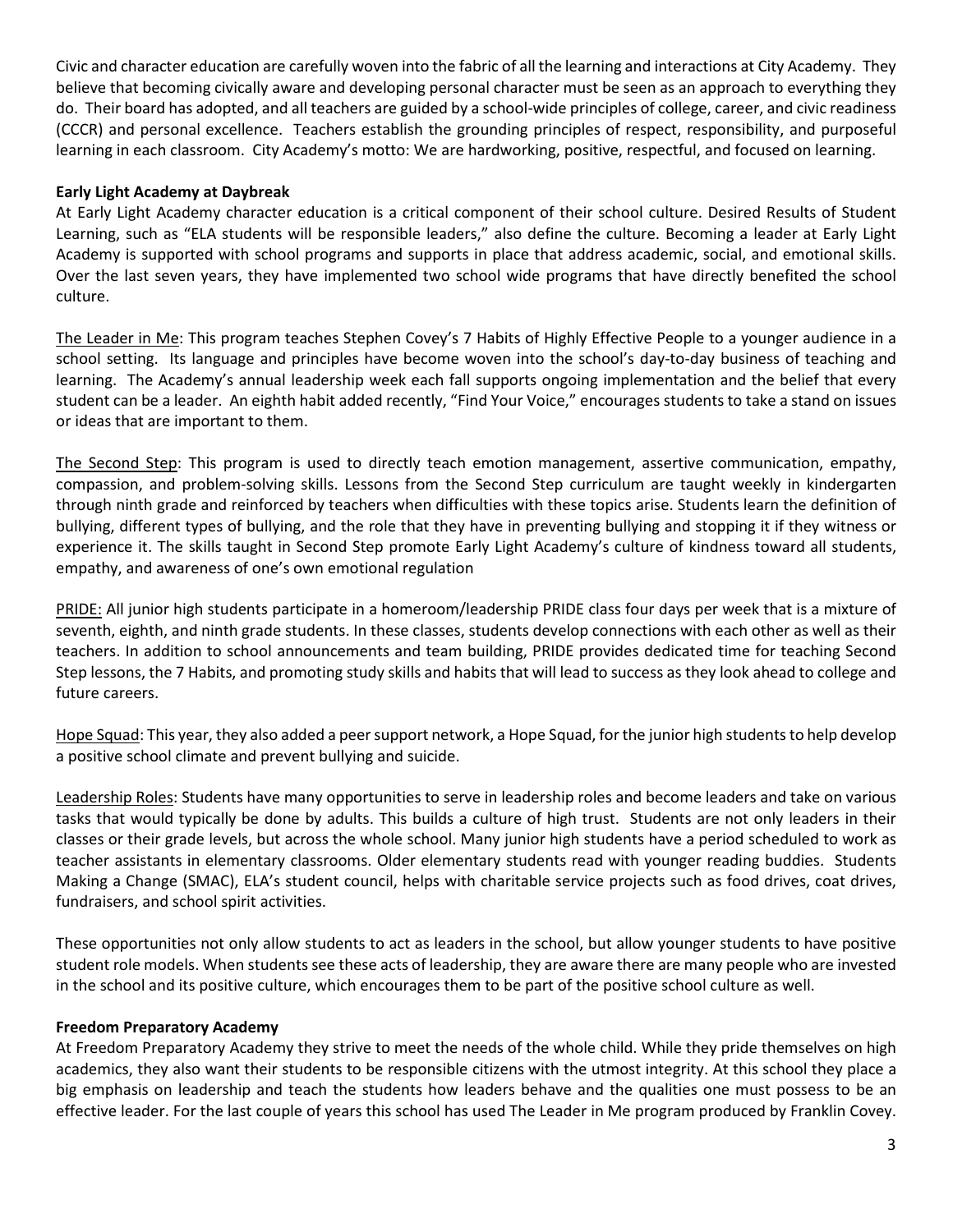The Leader in Me focuses on 7 Habits that teach children how to be highly effective in different areas of their lives. Children are taught that they are ultimately responsible for their own actions. As a society we tend to place blame on others or our circumstances rather than taking responsibility for decisions we make and things we say or do. A proactive person realizes they are in charge of themselves. The 7 Habits also teach children how to best interact with others and solve problems. Teaching children to problem solve and find win-win solutions have eliminated the need for teachers or administrators to intervene in every situation. The students show great leadership by working well with their peers and seeking outcomes that have the best interest in mind for all involved. All over this school they have seen a decrease in behavior issues and an increase in respect for peers and teachers. Learning how to treat others well and be respectful will go a long way in a child's life. They need those necessary skills to be able to interact successfully as they grow older and enter their college and career. Freedom Preparatory Academy is very proud to teach their students good citizenship that will benefit them now and in the future.

Another way that they teach leadership is through what is called "Everyday Leaders." Each staff member in the school can nominate a student for superior behavior demonstrating great leadership skills. For example, a lunchroom worker may nominate a student for staying behind to help pick up trash without being asked. A teacher can nominate a student that helps another student in need. Students that are nominated are recognized at the end of every month with a certificate and have their picture taken for the leadership wall. Student's names are also read on the morning announcements that have earned this honor. Students look forward to this each month and are very proud when they have been nominated. At Freedom Preparatory Academy they are investing in their student's future by teaching them the importance of leadership and respect. Students leave Freedom prepared to face the world around them. While they highly value academics, they also greatly uphold ethical behavior and preparing students to become the great leaders of our future.

## **Good Foundations Academy**

Good Foundations Academy celebrates and reinforces character development in a variety of ways. They come together as a school for monthly character assemblies on the first Friday of each month. They recognize and reward students and staff members for demonstrating the foundation stones through U Rock! cards, Stepping Stone Awards, and Foundation Awards. They set aside 90 minutes per week for character instruction using the Character First curriculum and related resources. They actively connect positive examples of character from history, science, and literature to the students' lives. The Good Foundations Academy community regularly seeks to demonstrate the foundation stones through service to each other and our community. At Good Foundations Academy, character education is a continual process, guided by clear expectations and great examples from history, literature, and our community.

Good Foundations Academy has seven foundation stones that are interwoven through all that they do and teach. These foundation stones are Respect, Cooperation, Citizenship, Integrity, Perseverance, Self-Control, and Responsibility. The "Seven Foundation Stones" are meant to be actualized behavior among the faculty, parents, and student body. As part of the ongoing development of the school culture, we see the director, teachers, parents, and great literature as the four main avenues by which the foundation stones will become part of the student core.

### The Stones are:

Respect: Showing consideration for others and their property; listening to and following instructions of those in authority; honoring others; following the Golden Rule; being courteous and polite.

Cooperation: Listening and paying attention to others, sharing and taking turns, doing a fair share of the work, acknowledging the contributions of others; serving others with patience and a positive attitude; working well with others.

Citizenship: Using the rights and privileges one has a member of the community to make that community a better place; being socially responsible; obeying the laws and rules; doing one's part for the common good; respect authority; helping your community by volunteering service.

Integrity: Knowing the difference between right and wrong and having the courage to do what is right, even when it is not easy to do so; living up to the highest ethical standard not compromising one's value; building and guarding your reputation.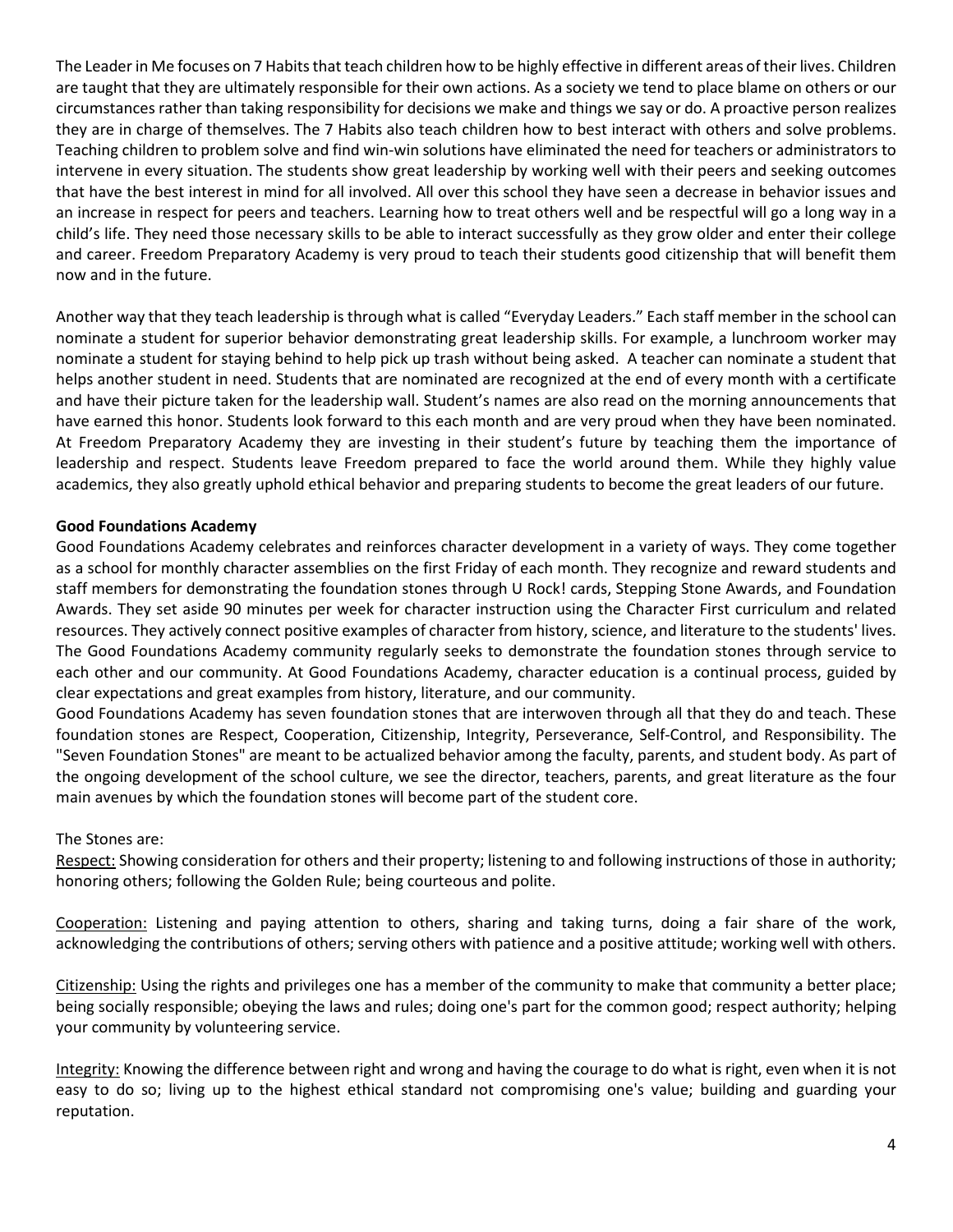Perseverance: Sticking to a purpose and never giving up on what one has to do; being determined to improve; being committed to justice; not leaving things unfinished; striving for excellence.

Self-Control: Being rational - acting out of reason, not anger; knowing the difference between what you have a right to do and what is right to do; being in control of yourself, not letting others influence your decision as to what is right or wrong; being disciplined; having power over what you do.

Responsibility: Doing what we have said we will do; being accountable for our actions and consequences because we know right from wrong; being dependable and reliable; not making excuses or blaming others.

## **Hawthorn Academy**

Hawthorn Academy achieves civic and character education through an integrated school curriculum and in course work. Hawthorn Academy integrates school curriculum through the school's International Baccalaureate focus. In each curricular area, students are guided to identify and practice the traits and attitudes of International Baccalaureate Students. This happens both in the individual content areas and when students are working in cross curricular projects. Students are praised for demonstrating a trait or attitude during their regular course work and teachers help to identify the expectations for learning by couching it in the traits and attitudes that will be used in the learning process. Teachers then facilitate the application of these traits. The Hawthorn Student Leaders teach the meaning of two traits at the beginning of each month's assembly and also develop videos of examples of the traits in action.

Students are taught to be:

Thinkers: students take responsible action on complex problems and make ethical decisions

Communicators: students collaborate effectively, listening carefully to the perspectives of other individuals and groups

Principled: students act with integrity and honesty with accountability for their own actions, with a strong sense of fairness and justice with respect for the dignity and rights of people

Open-minded: students value one's own culture and point of view as well as that of others

Caring: students show empathy, compassion and respect with a commitment to service

Risk-takers: students learn to be resourceful and resilient in the face of challenges and change

Reflective: students thoughtfully consider the world and each person's own ideas and experiences

Hawthorn Academy also instructs students on civic and character education through the Second Steps program, where students learn friendship skills and problem solving, emotional management, and empathy. In addition to integration throughout the curriculum, students give service through grade level service projects and a school wide service drive in December.

# **Mountain Heights Academy**

At Mountain Heights Academy, an online school, civic and character education occurs in abundance as part of our school culture and mission, both online and at in-person events.

Girl Talk: Mountain Heights Academy guidance counselors provide Girl Talk curriculum and groups to their middle and high school students. Girl Talk is an international non-profit peer-to-peer mentoring program that supports high school girls as they mentor middle school girls, building leadership skills, self-esteem, and participating in community service. Weekly meetings are facilitated by high school Girl Talk leaders, who act as mentors and positive role models. Middle school girls have the opportunity to learn that they are not alone in the issue that they daily deal with. The Girl Talk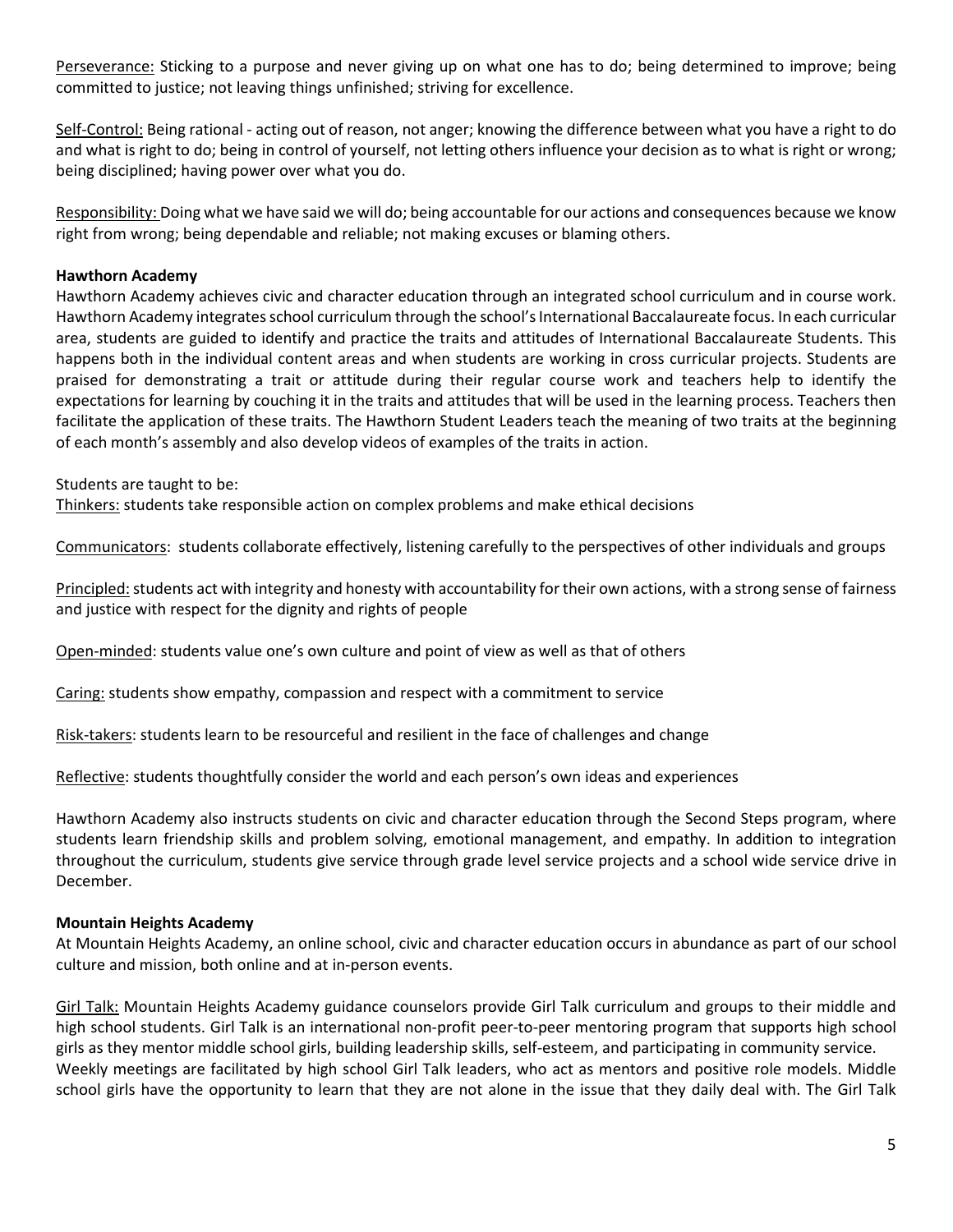curriculum focuses on communication, kindness and compassion, self-confidence, service-minded, and building strong leaders.

Chill: Mountain Heights students join snow enthusiasts for a youth development program that uses snowboarding to teach life skills and increase self-esteem in participants. Lessons are provided during the ride up the mountain in patience, persistence, responsibility, courage, respect, and pride. These lessons are reinforced through lessons and time on the board.

Student Advisory Board/Leadership: All students at Mountain Heights are able to take the Leadership class that emphasizes leadership skills and service learning. Students are grouped and tasked with planning a service learning activity for the school. This year the students have organized a donation drive for the Valor House. They will be collecting winter coats, hats and gloves as well as nonperishable food. The Valor House is a Transitional Housing Program for homeless veterans.

Service Learning: As part of Mountain Heights Academy's mission, students, faculty, and other stakeholders are encouraged to provide sustained service each year. Those who do are eligible to earn the President's Volunteer Service Award. As a school, they provide monthly service learning activities. Students set up an account and record their service learning hours, even those outside of Mountain Heights, as students are encouraged to find ways to serve in their individual communities. Awards are given at the end of year gala.

As a school they are participating in the following charities or causes during the 2016-2017 academic year:

- National Reading Day Mountain Heights students reading to elementary students across the state, including Spanish and American Sign Language classrooms.
- Asian Association of Utah Refugee & Immigration Center in Salt Lake City—donating classroom supplies as a student body and providing babysitting and English practice for families learning English.
- Primary Children's Medical Center gathering donated supplies to make entertainment kits for children at the hospital.
- The Road Home serving meals and doing activities for the children of homeless families.
- Terracycle (Recycling Project) recycling various items to donate to Heifer International.
- Provo Youth Detention collecting items for and delivering holiday treat bags to several youth detention facilities in Utah County
- Festival of Trees donating time and materials to make a tree that benefits Primary Children's Medical Center
- Utah Food Bank & Provo Food Bank- collection of food items and two activities, providing service at food bank.

### **Odyssey Charter School**

At Odyssey Charter School they have created a character program they refer to as the HEROES program. They have eight character traits they desire their students to exhibit. They are excellence, courage, dedication, resilience, loyalty, trust, service, and dignity. Each trait is highlighted for one month of the school year and is represented by a color. During the first week of each month the school counselor visits every classroom to give a presentation on that HERO trait including what students can do to develop that trait in themselves. Following the presentation, teachers choose one student from their class who they think best exemplifies the character trait for the month. They become the Ambassador of that character trait for the month. On the last day of the month, the chosen Ambassadors get to eat lunch with the Assistant Director, receive a bag of popcorn, and a certificate. They sign their name on a poster displayed in the lunch room.

Teachers also award HERO cards to any student who exhibits the monthly character trait. Any member of the staff can award HERO cards to students. HERO cards are little slips of yellow paper with the hero traits and a place for the student's name. Students place their HERO cards in a box in their classroom. Every Friday, one name is pulled from each classroom and those students stop by the Assistant Director's office for a small prize. Each week all cards are counted and students are encouraged to earn more HERO cards than the previous week, striving for a free dress day or class party.

Students also have the opportunity to earn wristbands each month. The wristbands are the color of the character trait for the month. To earn a wristband, students must arrive at school on time, every day, and remain all day. They must be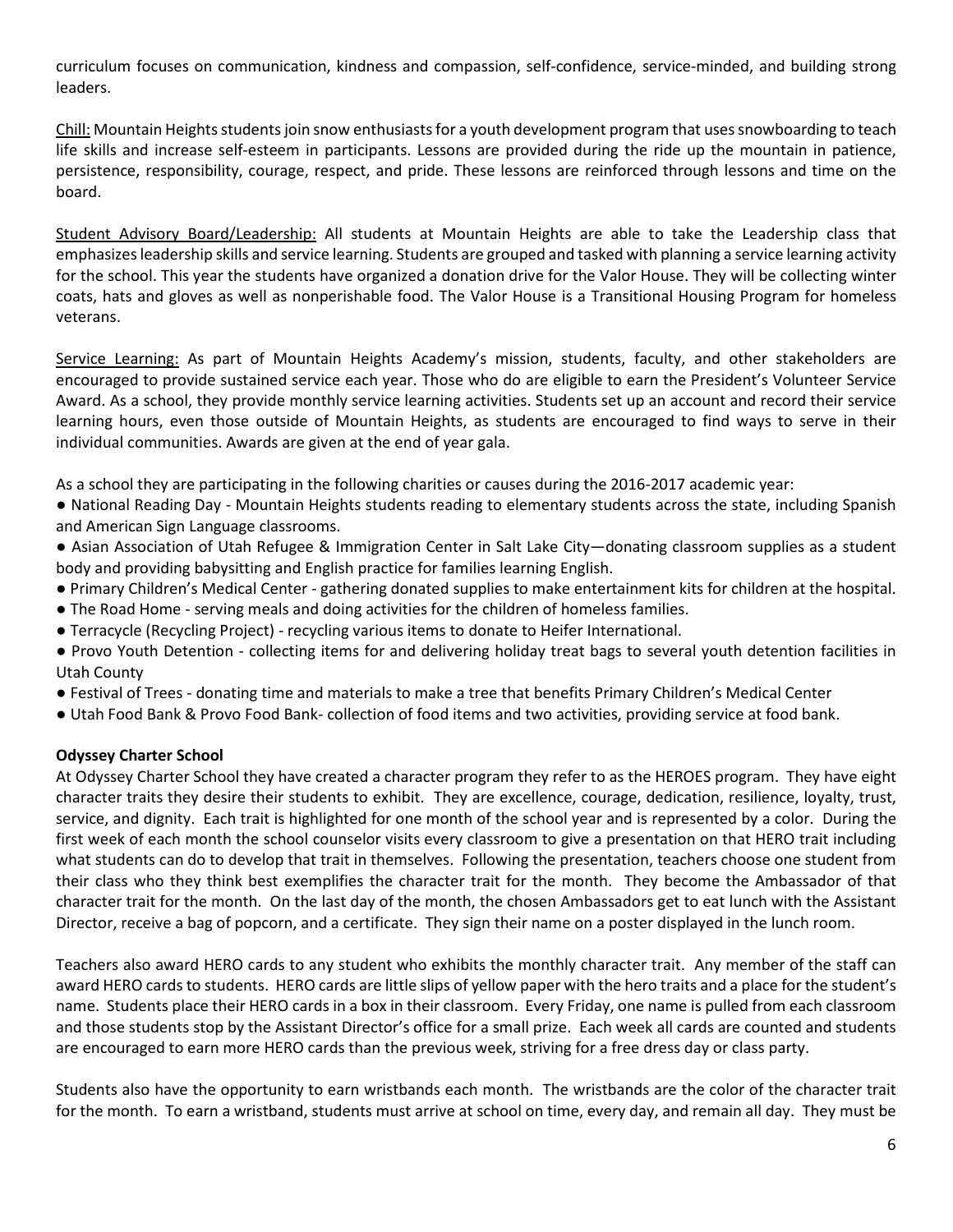in correct uniform and do their best work each day. If they receive 100% on their HERO points for the month they receive the wristband the first day of the following month. For two days there are awards for students with wristbands such as homework passes, free dress days, reading time with the Assistant Director, and more.

In addition, at the end of each quarter, an Academic Hero and a Citizenship Hero is chosen from each class and acknowledged in front of the school in an assembly. Academic and Citizenship Heroes receive a certificate and a local business coupon. Odyssey has also created a leadership council in their sixth grade. They have been given the responsibility of making announcements, conducting assemblies, helping with school events and other high profile occasions. This develops their leadership skills and helps gives the younger students someone and something to look forward to. Odyssey Voyagers look forward to these weekly, monthly, and quarterly recognitions of character. They feel it has made the school a more positive, safe environment for all.

## **Providence Hall**

Part of developing students into effective contributors to society is ensuring that they develop core moral, civic, ethical, and cognitive abilities. At Providence Hall, these values are taught daily in the classroom as part of the International Baccalaureate program where key concepts and learner profiles provide an educational framework that teaches students to be local, global, and international citizens through service learning.

Students at Providence Hall learn to develop 10 specific attributes in all their classrooms called the Learner Profiles: thinker, communicator, balanced, inquirer, courageous, knowledgeable, principled, caring, reflective and openminded. As inquirers, they learn to nurture curiosity and how to learn independently. As communicators they learn how to express themselves in various forms and in other languages. Students learn to be principled by developing integrity and honesty through taking responsibility for their actions. They are reflective by thoughtfully considering the world and their own ideas and experience. Balance is taught through understanding the importance of balancing different aspects of their lives; intellectual, physical, and emotional. They are challenged to be courageous by approaching uncertainty with forethought and determination. They learn to be caring by showing empathy, compassion, and respect as well as demonstrating a commitment to service. Students become opened-minded through teaching them to critically appreciate their own cultures and personal histories, as well as the values and traditions of others. They are taught to be knowledgeable and develop and use conceptual understanding across all range of disciplines. Critical and creative thinking skills are used to analyze and solve problems.

Additionally, students learn to be internationally minded and reflect on the different ideas and traditions of other cultures. They are taught to take action on what they are learning in the classroom. This can be manifested in ways such as a student helping his family conserve water at home after learning about it in his elementary classroom, or junior high students designing a recycling plan for the school during a lesson on conservation. At the end of fifth, third, tenth and twelfth grades students are required to do an action project in groups or individually with the help of an adult supervisor.

### **Salt Lake Arts Academy**

At Salt Lake Arts Academy students learn the values Respect, Inclusion and Integrity, Safety and Empathy through the leadership program, RISE (Respect, Inclusion, Safety, Empathy). At the beginning of each year, students are placed in small, grade-specific RISE Advisory groups, led by a RISE Advisor teacher. Students meet every Friday with their RISE groups to work on developmentally appropriate lessons and activities that explore how to live these values at school, at home and in the larger community. A student's advisor is another adult at school who is watching over a student, checking in regularly on each student's overall well-being, and collaborating with other teachers to make certain each student is wellknown, well-supported and well-challenged.

Salt Lake Arts Academy's RISE groups also teach students about being citizens in the community. Each student has a UTA/Trax pass which is used to travel throughout the city, to performances, exhibits, and other community activities. Students travel with their Advisory Groups learning to use public transportation on field trips, doing service projects and exploring the rich resources of downtown Salt Lake.